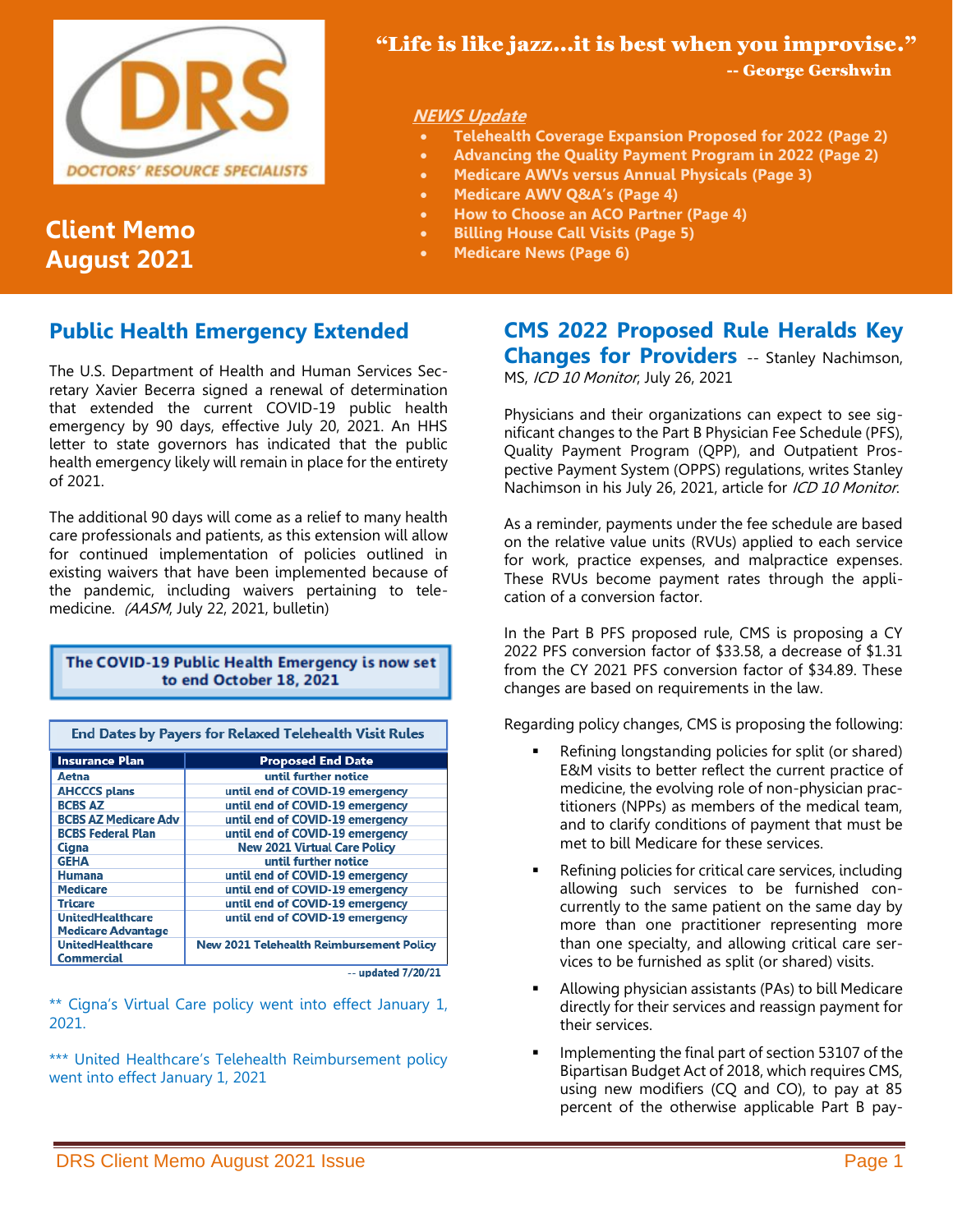ment amount for physical therapy and occupational therapy services furnished in whole or in part by physical therapist assistants (PTAs) and occupational therapy assistants (OTAs), for dates of service on and after Jan. 1, 2022.

Implementing additional policy changes for telehealth for mental health services and opioid treatment payment policies.

# **Telehealth Coverage Expanded in Proposed 2022 Physician Fee Schedule**

CMS's proposed 2022 Physician Fee Schedule offers some good news for telehealth advocates, reports Eric Wicklund, in his July 14, 2021, article for Palmetto Care Connections.

The 1747-page draft proposes to make permanent some provisions enacted to address the coronavirus pandemic, while continuing most until at least Dec. 23, 2023 "so that there is a glide path to evaluate whether the services should be permanently added to the telehealth list following the COVID-19 PHE."

**CMS is proposing to eliminate geographic restrictions on telemental health coverage and to make the patient's home an originating site, as long as the patient and the telemental health provider meet inperson within six months of beginning telehealth services and at least once every six months after.**

As for audio-only telehealth, CMS is proposing to amend its requirements for interactive telecommunications systems, which now focus on real-time, two-way, audiovisual telemedicine technology, to include audio-only telehealth when used for the diagnosis, evaluation or treatment of mental health issues in the patient's home.

CMS is also proposing to require the use of a new modifier for services furnished using audio-only communications, which would serve to certify that the practitioner had the capability to provide two-way, audio/video technology, but instead, used audio-only technology due to beneficiary choice or limitations.

In addition, CMS plans on expanding Medicare coverage for telemental health services delivered by federally qualified health centers (FQHCs) and rural health clinics (RHCs). Neither are designated by CMS as a distant site practitioner for telehealth, but the agency is proposing to allow coverage for mental healthcare services furnished by real-time telecommunication technology, including audioonly telehealth.

As far as remote patient monitoring coverage (RPM) goes, CMS said it is "engaged in an ongoing review of payments for E/M visit code sets." Changes highlighted in the CMS press release don't factor in RPM coverage, and RPM experts are still poring over the document to ascertain whether more coverage is on the horizon.



# **Advancing the Quality Payment Pro-**

**gram** – Medicare Jurisdiction F Part B Update, July 13, 2021

CMS is taking further steps to improve the quality of care for people with Medicare through changes to the agency's Quality Payment Program.

CMS is proposing to require clinicians to meet a higher performance threshold to be eligible for incentives. This new threshold aligns with the requirements established for the QPP's Merit-based Incentive Payment System (MIPS) under the Medicare Access and CHIP Reauthorization Act of 2015.

To ensure more meaningful participation for clinicians and improved outcomes for patients, CMS is moving forward with the next evolution of the QPP and proposing its first seven MIPS Value Pathways (MVPs). MVPs are subsets of connected and complementary measures and activities, established through rulemaking, used to meet MIPS reporting requirements.

The initial set of proposed MVP clinical areas include:

- rheumatology,
- stroke care and prevention,
- heart disease,
- chronic disease management,
- lower extremity joint repair (e.g., knee replacement),
- emergency medicine, and anesthesia.
- anesthesia

MVPs will more effectively measure and compare performance across clinician types and provide clinicians more meaningful feedback. CMS is also proposing to revise the current eligible clinician definition to include clinical social workers and certified nurse-midwives, as these professionals are often on the front lines serving communities with acute health care needs.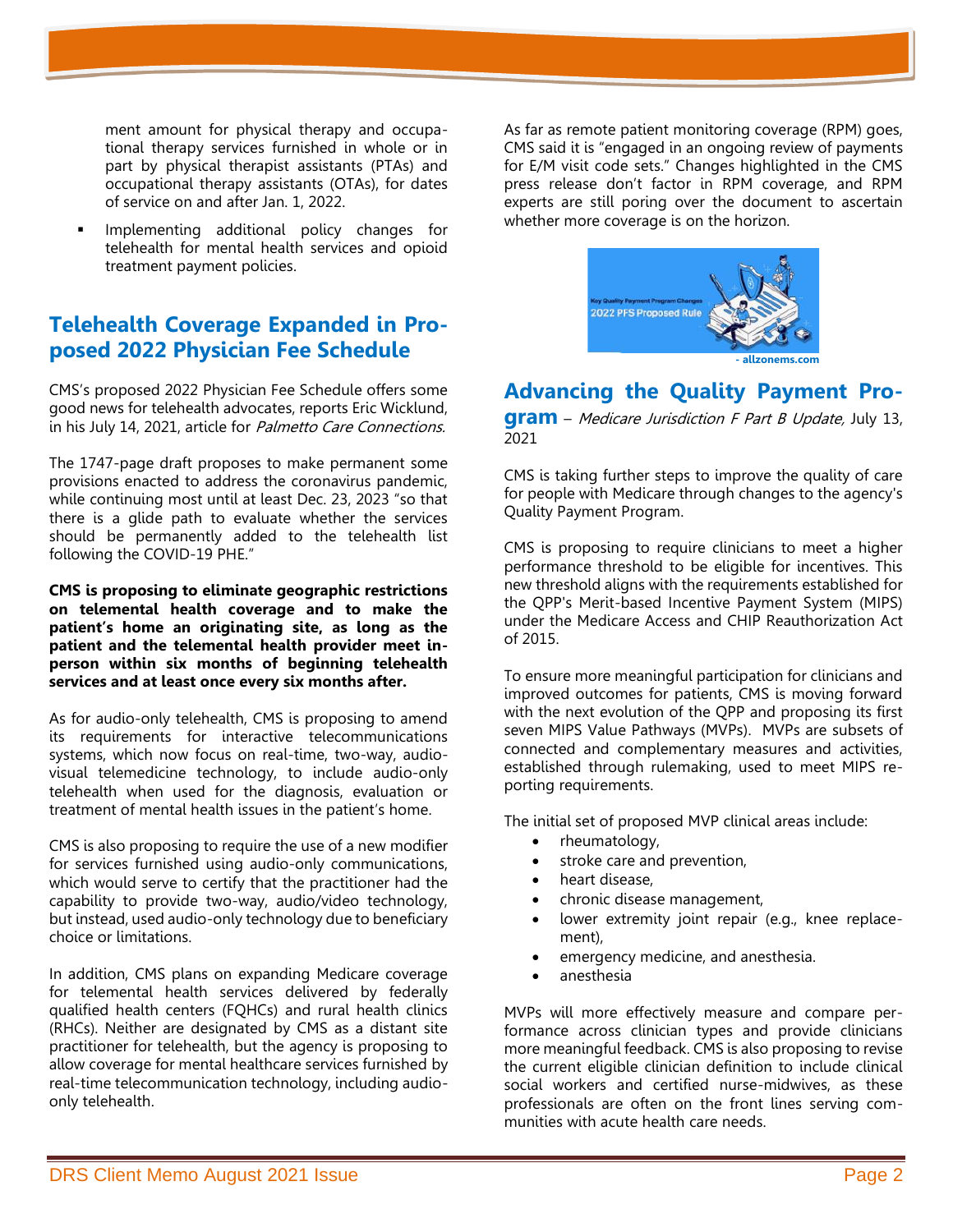## **Medicare Annual Wellness Visits vs Annual Physicals** – Ashley Trice, *Chartspan.com*, July 15, 2021

Jam is to jelly, crocodile is to alligator, pill is to tablet, annual physical is to annual wellness visit… right? All of these things are commonly used interchangeably, yet they have fundamental differences that make them absolutely NOT the same.

The only way to ensure the terms are used correctly is to educate on what distinguishes these from each other.

#### **What is an Annual Wellness Visit?**

There's a common misconception in the medical industry that annual wellness visits are the same thing as an annual physical exam. This likely comes with most people being familiar with annual physical exams or checkups, and assuming that an annual wellness visit is the same thing.

#### However, they are quite different

Medicare's Annual Wellness Visits (AWV) are yearly preventive visits for Medicare patients to create or update a personalized prevention plan. These preventative visits are designed to give the patient the opportunity to explain to their provider how they feel about their health status by filling out a health risk assessment. The provider is then able to use the collected information to identify risk factors, suggest appropriate preventive services, and create a personalized prevention plan for the patient.

These visits are comprised of three main components:

- 1. **Health Risk Assessment (HRA**) The first component of an AWV entails patients completing a self-administered questionnaire that addresses all facets of their health and well-being. In order for the HRA to be deemed compliant, patients must self-report information on the following topics:
	- o Demographics
	- o Self-Assessment of Health Status
	- o Behavioral Risks
	- o Medical History and Family Health History
	- o Psychosocial Risks
	- o Activities of Daily Living
	- o Instrumental Activities of Daily Living

The risk-assessment questionnaire may also include questions about advance care planning. Based on the patient's answer to the HRA questions, the provider will be able to identify risk factors, such as cognitive impairment, and create a personalized prevention plan to follow.

- 2. **Vitals** The second component is collecting and documenting vitals. These routine measurements include height, weight, and blood pressure which are essential to analyze when discussing risk factors related to cardiovascular disease, stroke and hypertension. Height and weight are used to calculate and report on BMI.
- 3. **Consultation**  The third component of an AWV consists of translating the HRA results into a five to ten-year care plan. Based on patient responses in the questionnaire, providers are able to identify risk factors and discuss a preventative plan of action geared towards a healthier future.

#### **The Difference**

One of the most significant distinctions is that an **AWV does not require a physical exam, while an annual physical does**. Keeping that in mind, it is easy to understand the other differences since there is no physical touch involved in an AWV but there is during a physical.

For example, you would not perform blood work during an AWV since physical touch is involved.

|                                        | <b>AWV</b> | <b>Annual</b><br>Physical |
|----------------------------------------|------------|---------------------------|
| <b>Medical History</b>                 | x          |                           |
| Physical Exam                          |            | x                         |
| <b>Review Risk Factors for illness</b> | х          |                           |
| <b>Bloodwork, lab tests</b>            |            | χ                         |
| Personalized prevention plan           | x          |                           |
| <b>Medication Review</b>               | x          |                           |
| Address new health problems            |            | x                         |
| <b>Vaccinations</b>                    |            |                           |

Medicare beneficiaries qualify to receive an Annual Wellness Visit from their provider, completely free of charge on a yearly basis. However, the patient must be enrolled in Medicare Part B, along with Medicare Part A, in order to reap the benefits of preventive health care services.

Patients with Medicare Advantage plans are also eligible to receive preventive services such as AWVs, as long as they are seeing an in-network provider.

Ultimately, eligibility comes down to these two things:

 $\checkmark$  The patient has been enrolled in Medicare Part B services for over 12 months;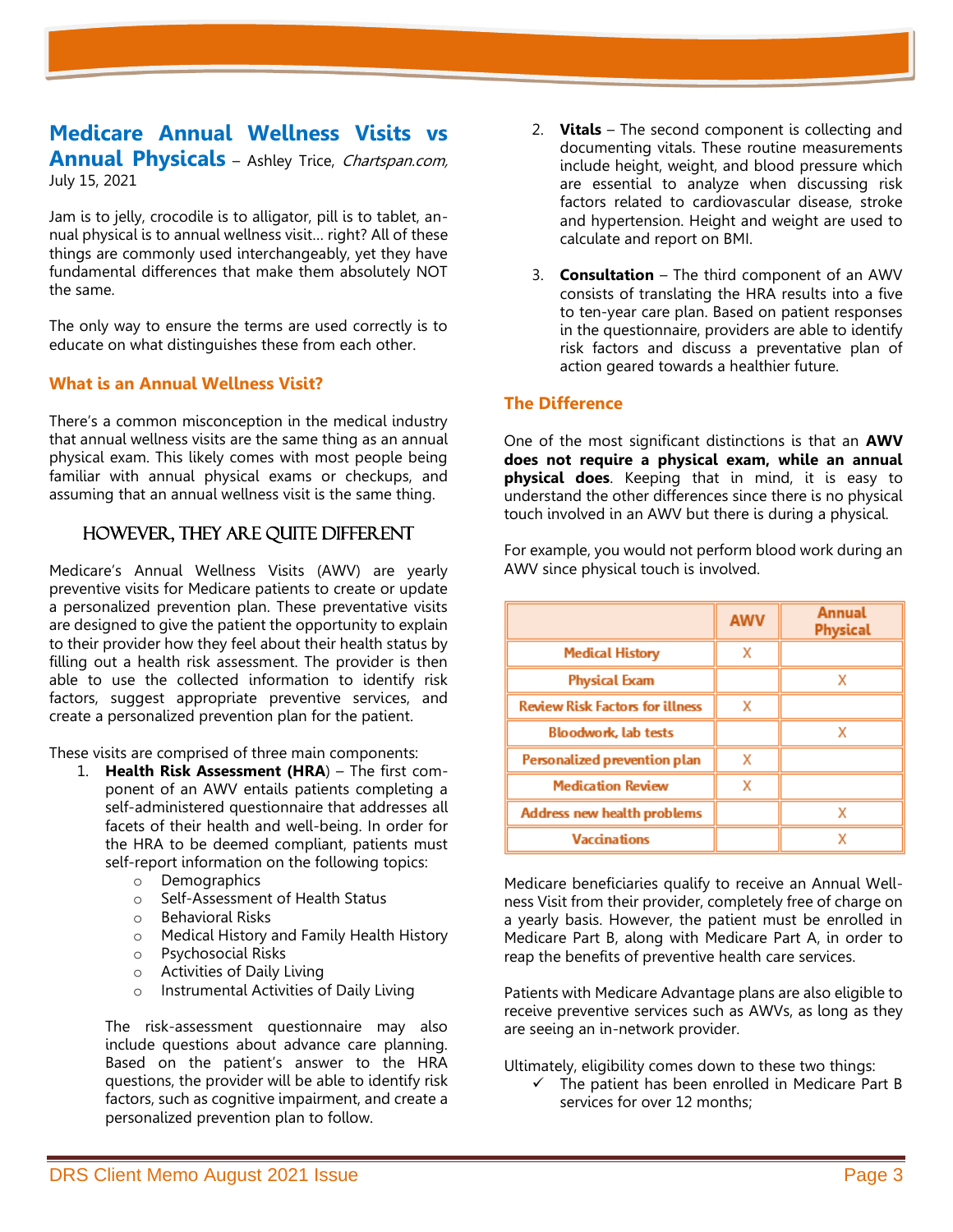$\checkmark$  And, the patient has not received an AWV or the Welcome to Medicare preventive visit in the past 12 months.

Since only one AWV can be done per patient, per year, a patient will not be eligible if they have already had their preventive visit with another provider.

> Please note: Recent Medicare audits have been targeting Adult Wellness Visits including Incident-to Billing, which is not allowed for Medicare wellness exams.

# **More on Medicare Annual Wellness**

**Visits** – FPM Journal Blog, February 4, 2021

Here are some frequently asked questions to help you further navigate the world of AWV billing, as well as a sideby-side comparison of the three types of Medicare wellness visits.

#### **Q - What is the difference between a Medicare AWV and a preventive visit?**

A - Medicare AWVs consist of three specific visit types statutorily covered by Medicare with no co-pay or deductible. They are the IPPE (the "Welcome to Medicare" visit, G0402), the initial AWV (G0438), and the subsequent AWV (G0439). These visits do not require a comprehensive physical exam. Preventive visits (9938X and 9939X) are covered by commercial/managed care and Medicaid plans and require a comprehensive physical exam.

#### **Q - Can a Medicare patient receive a preventive visit?**

A - Yes, but traditional Medicare does not cover these visits (9938X and 9939X are statutorily prohibited), so patients with that coverage will have to pay 100% out-of-pocket. However, some Medicare Advantage plans cover both Medicare AWVs (G codes) and non-Medicare (commercial) preventive visits (9938X and 9939X). Medicare Advantage patients would need to check their plan benefits to find out if they have coverage for both.

#### **Q - Can I perform Medicare wellness visits in skilled nursing facilities or as home visits?**

A - Yes. Just make sure the place of service (POS) on the claim corresponds to the correct location.

#### **Q - Can I perform a pap smear or pelvic exam during a Medicare AWV?**

A - Yes, and they are both separately billable. Use code Q0091 for the screening pap smear for a Medicare patient. The pelvic exam must be combined with a breast exam and then billed together using G0101. Specific documentation components are required for the G0101.

|                                                      | <b>IPPE</b> (Welcome<br>to Medicare<br>G0402)                                       | <b>Initial AWV</b><br>(G0438)                                                                                                                                                 | <b>Subsequent</b><br><b>AWV (G0439)</b>                                                                                                                                  |
|------------------------------------------------------|-------------------------------------------------------------------------------------|-------------------------------------------------------------------------------------------------------------------------------------------------------------------------------|--------------------------------------------------------------------------------------------------------------------------------------------------------------------------|
| How Often?                                           | Once in a lifetime                                                                  | Once in a<br>lifetime                                                                                                                                                         | Annually                                                                                                                                                                 |
| Eligibility                                          | Within first 12<br>months of<br>Medicare Part B<br>enrollment                       | 12 months after<br>the IPPE (or if<br>patient did not<br>receive an IPPE<br>during 12-<br>month eligibility<br>window)                                                        | Every year after the<br>initial AWV                                                                                                                                      |
| Minimum time<br>since previous<br>AWV                | Not applicable –<br>first visit                                                     | At least 11 full<br>months after<br>G0402                                                                                                                                     | At least 11 full<br>months after<br>G0438 or G0439                                                                                                                       |
| Required<br>physician exam<br>components             | Height, weight,<br>BMI, BP, visual<br>acuity screening<br>with<br>documentation     | Height, weight,<br><b>BMI</b> and <b>BP</b><br>(visual acuity<br>screen not<br>required)                                                                                      | Weight and BP<br>(height, BMI and<br>visual acuity screen<br>not required                                                                                                |
| Electrocardiogram<br>screening<br>covered?           | Yes but copay and<br>deductible apply<br>(ECG codes:<br>G0403, G0404, and<br>G0405) | No                                                                                                                                                                            | No                                                                                                                                                                       |
| Can Advance Care<br>Planning be billed<br>separately | No. ACP is<br>included as a<br>mandatory<br>component of this<br>visit              | Yes, CPT 99497<br>and 99498 can<br>be billed<br>separately as<br>long as<br>minimum time<br>requirements<br>are met (Use<br>modifier -33 to<br>avoid copay and<br>deductible) | Yes. CPT 99497<br>and 99498 can be<br>billed separately as<br>long as minimum<br>time requirements<br>are met. (Use<br>modifier -33 to<br>avoid copay and<br>deductible) |

— Vinita Magoon, DO, JD

# **How to Choose an ACO Partner**

More than one-third of U.S. healthcare payments flow through an advanced payment model (APM), such as shared savings, shared risk or capitated payment.

Accountable care organizations (ACOs) can be a good starting point for an APM journey because this type of model starts with upside risk only, which allows practices to test the waters before wading into more complex arrangements that require them to assume greater risk.

While not the most flexible type of value-based care models, ACOs do offer greater flexibility than fee-forservice, paying providers for things like provider collaboration and care management, while addressing social determinants of health and more.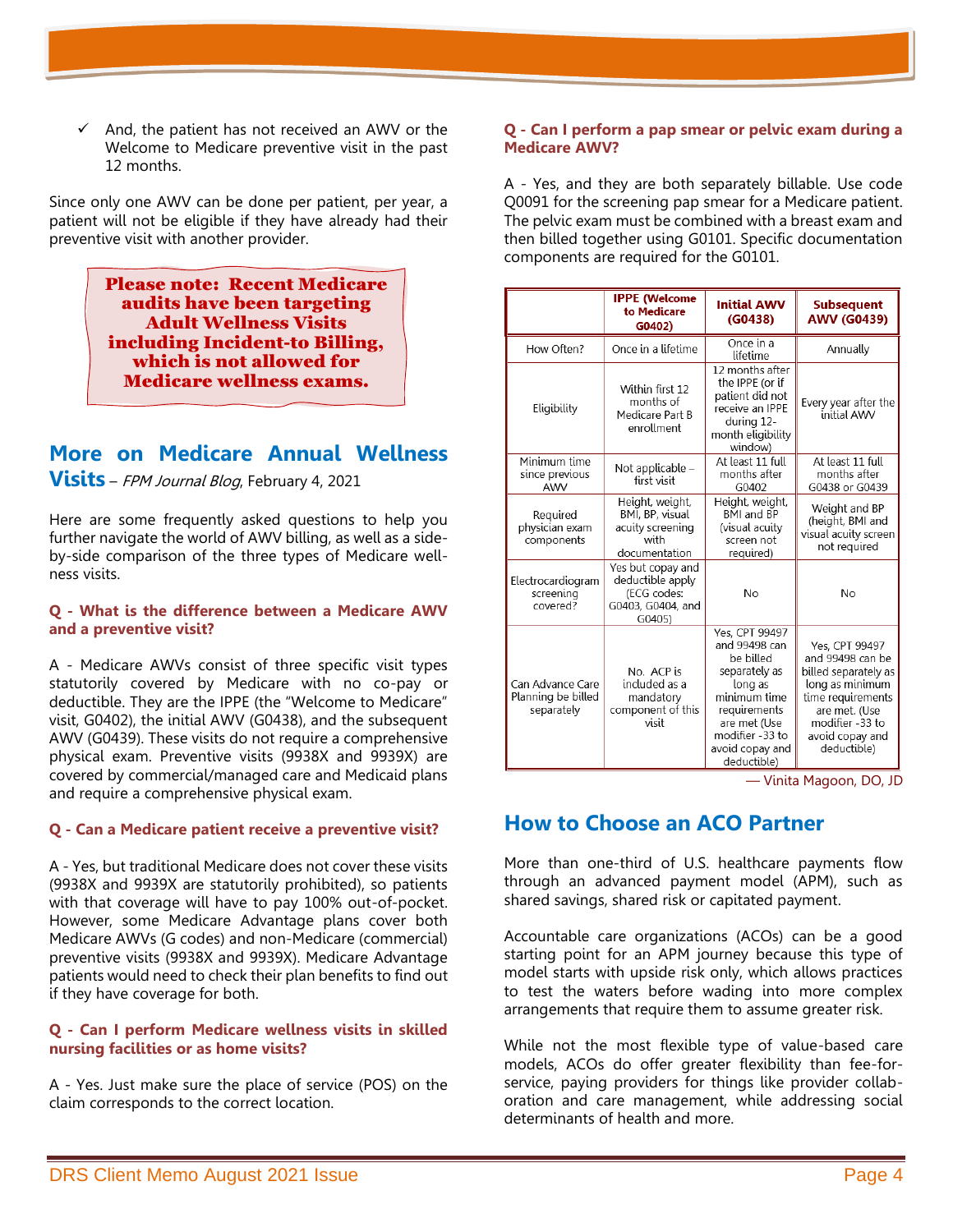Here are some key areas to assess:

## **Administration**

A high-performing ACO must have a dedicated board in place whose members support the payer risk-sharing model, have influence in the local healthcare community and are respected by physician and non-physician peers. Administrative teams should ease the physician burden of ACO management and facilitate communication between all participants.

## **Data and analytics**

To accomplish its mission, an ACO needs real-time data from across the care continuum that providers can use to identify patients with care gaps and guide interventions to close those gaps. This requires a platform that can automatically capture data from disparate sources and normalize it for use within EHRs, so providers can use it in decision-making without having to toggle between systems.

While accessing and incorporating clinical data into the EHR is essential, an ACO should also have a strategy for collecting, analyzing, and responding to social determinants of health data because these non-clinical factors can account for more than 80% of health outcomes.

#### **Quality improvement and reporting**

Since quality is mission-critical for any ACO, it is essential that quality improvement efforts be done well. When assessing a potential ACO partner, make sure it has a sound quality strategy that spans the organization. Reliable and accurate quality reporting is also key. When an ACO has knowledgeable resources committed to coordinating different quality metrics, it can make sure that what's communicated to CMS is consistent, timely and accurate. (Excerpts taken from Corey Redding's article from Physicians Practice, July 7, 2021).

# **How to Bill a House Call Visit**

Physician house calls are making a comeback as they offer clear benefits for many patients and providers. But physicians making house calls need to know about certain reimbursement and practical considerations, writes Remy Franklin in the June 9, 2021, bulletin from Mobius MD.

Here's a quick overview of tips and CPT codes for the next time you need to bill for a house call visit.

**■** Medicare reimburses providers for home visits only if they are medically necessary. Healthcare.gov defines medically necessary services as "services or supplies that are needed to diagnose

or treat a medical condition and that meet accepted standards of medical practice."

- In the case of house calls, physicians need to document that the home visit was medically necessary.
- Providers need to document if the home visit is based upon a one-time, ongoing, or permanent need.
- Documentation should prove that the patient is not physically capable of traveling to the office. You may base this assessment on physical or mental issues but not on financial or personal issues.
- Patients receiving care under Medicare's home health benefit must be confined to the home. However, patients don't need to be home-bound for physicians to provide services billed under CPT codes 99341 through 99350.
- The OIG and many CMS contractors regularly audit home services billed to Medicare. Make sure to provide appropriate documentation showing that the house call was medically necessary.

**CPT Home Services Codes --** Physicians use a limited set of CPT codes to bill for house calls. These codes apply to E/M services provided in a patient's home. "Home" can include a private residence, temporary lodging, or shortterm accommodation.

#### **New patient CPT codes**

99341 – Home visit for the evaluation and management of a new patient. This visit requires the following three components:

- o A problem-focused history
- o A problem-focused exam
- o Straightforward medical decision making

99342 – Same as above, but this is a moderate severity problem requiring 30 minutes.

99343 – Moderate to high severity problem requiring 45 minutes.

99344 – High severity problem requiring 60 minutes.

99345 – Patient unstable or significant new problem requiring immediate attention (75 minutes).

## **Established patient CTP codes**

99347 – Home visit for the evaluation and management of an established patient, which requires at least 2 of these 3 key components:

- o A problem-focused interval history
- o A problem-focused examination
- o Straightforward medical decision making